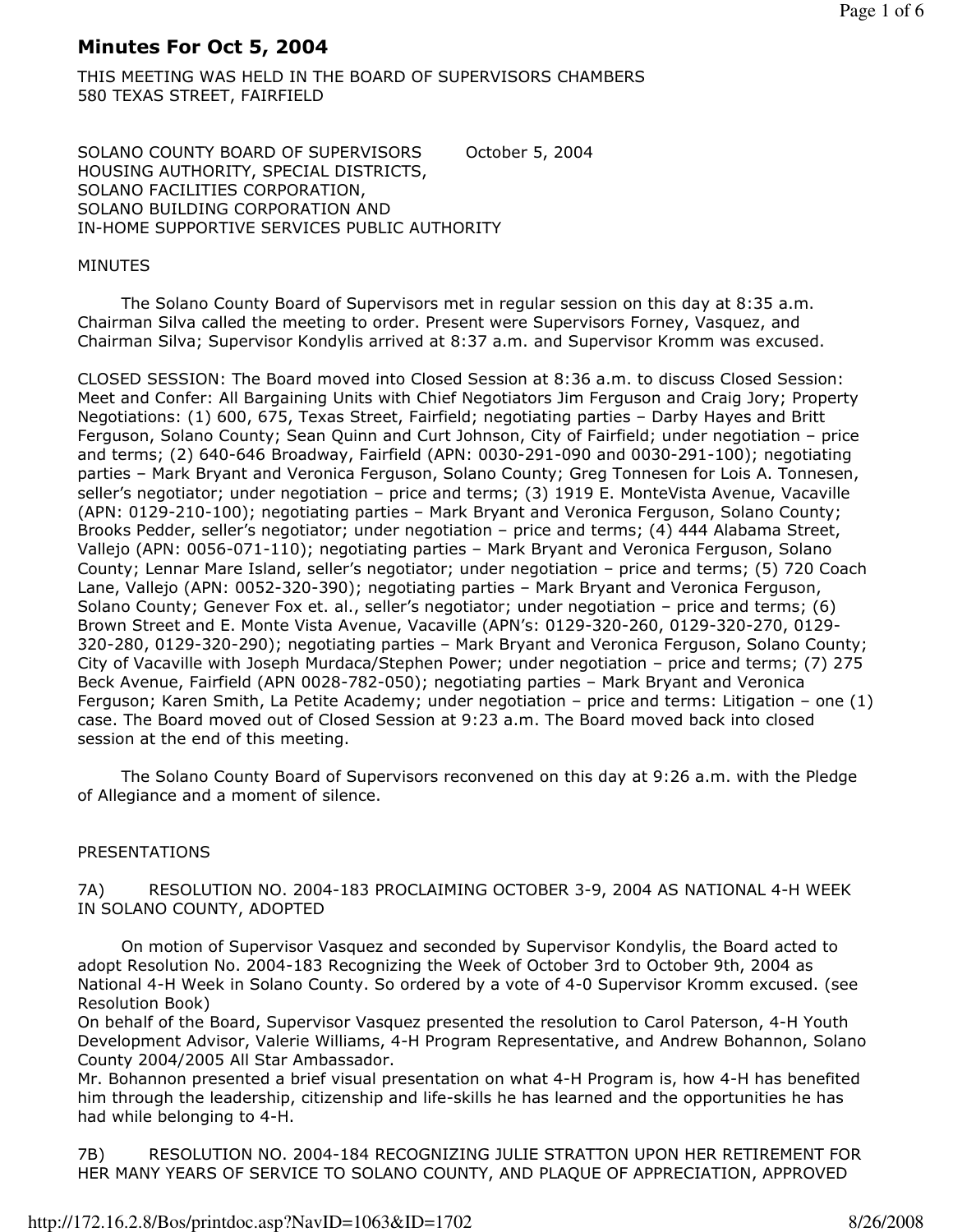On motion of Supervisor Kondylis and seconded by Supervisor Silva, the Board acted to adopt Resolution No. 2004-184. The Board further acted to authorize a Plaque of Appreciation for Julie Stratton. So ordered by a vote of 4-0; Supervisor Kromm was excused. (see Resolution Book) On behalf of the Board, Supervisor Kondylis presented Ms. Stratton with Resolution No. 2004-184 and a Plaque of Appreciation honoring her upon her retirement after 34 years of service to Solano County as a Senior Library Assistant in the Vallejo Libraries.

 Library Director Ann Cousineau noted what a great loss this will be for the library, but noted Ms. Stratton will be coming back as a volunteer.

 Ms. Stratton thanked her colleagues, the Board of Supervisors and hopes she has touched the lives of some of the library patrons.

#### ITEMS FROM THE FLOOR

#### APPEARANCE BY DONALD TIPTON AND GEORGE GUYNN, JR. RE VARIOUS ISSUES

Donald Tipton, Vallejo, voiced his concerns regarding the hiring of a past Diebold employee to supervise the Registrar of Voters Office and how that could erode public confidence, and with remaining questions regarding easements and setbacks after meeting with the Director of Resources Management.

 George Guynn, Jr., Suisun City, thanked Supervisor Vasquez for acknowledging the right of every citizen to speak out even with an unpopular point of view, endorses arming the public, thanked Sheriff Stanton for offering to pay for the road name change to honor John Sandlin, and voiced concern with hiring a past Diebold employee.

#### APPEARANCE BY MARY MAGILL RE HIRIING OF AN X-DIEBOLD EMPLOYEE

 Mary Magill, Gray Panthers, voiced concern with the Diebold voting system, hiring of an X-Diebold employee that presented information in a less than honest manner during hearings with the Secretary of State Kevin Shelley, and feels it appears the County is unable to get untangled from Diebold.

#### APPEARANCE BY CATHY ANN HEWITT RE VARIOUS ISSUES

 Cathy Ann Hewitt, Benicia, feels honesty and integrity are an important asset in an employee, elections need to be open and honest, discussed library access for children and adults, voiced concern regarding illiteracy, noted the benefits of the 4-H Program, the First 5 Commission will be holding meetings around the County, and noted how beneficial it is for people to leave places nicer and cleaner than they found it.

#### APPROVAL OF AGENDA

On motion of Supervisor Kondylis and seconded by Supervisor Vasquez, the Board acted to approve the submitted Agenda, incorporated herein by reference. So ordered by a vote of 4-0; Supervisor Kromm excused.

#### CONSENT CALENDAR

 On motion of Supervisor Kondylis and seconded by Supervisor Vasquez, the Board acted to approve the following Consent Calendar items by a vote of 4-0; Supervisor Kromm excused.

13A) RESOLUTION NO. 2004-185 RECOGNIZING "OPERATION HAND UP" FOR COORDINATING NORTH BAY STAND DOWN 2004 TO BE HELD OCTOBER 12-14, 2004, adopted. (see Resolution Book)

13B) MINUTES OF THE BOARD OF SUPERVISORS MEETING OF SEPTEMBER 14, 2004; RURAL NORTH VACAVILLE WATER DISTRICT SEPTEMBER 14, 2004, as outlined in the Agenda Submittal from the Clerk of the Board dated October 5, 2004, incorporated herein by reference, approved.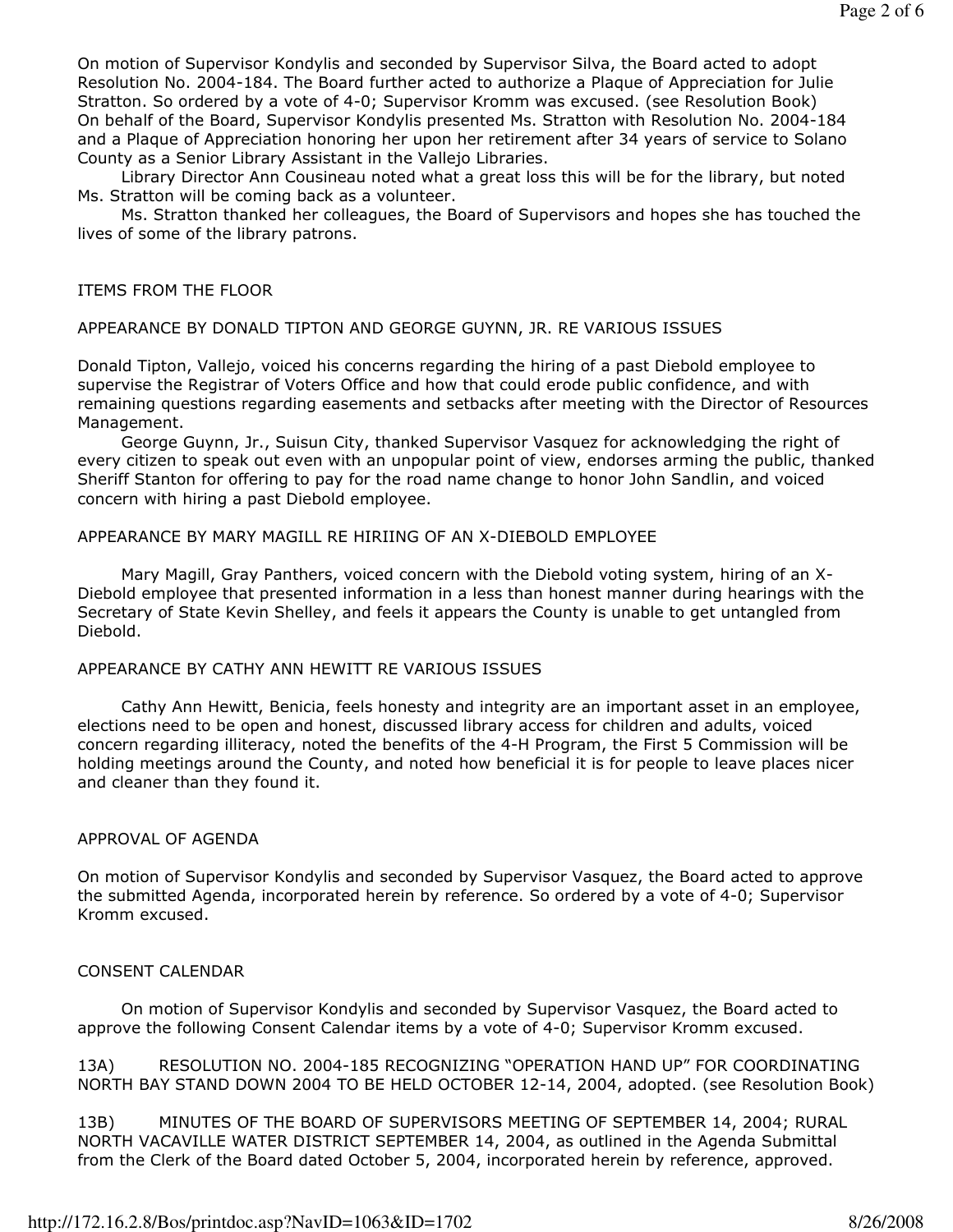14. SPECIAL ELECTION FOR THE CITY OF VACAVILLE ON MARCH 8, 2005 RELATED TO LOWER LAGOON VALLEY SPECIFIC PLAN PROJECT PROPOSAL, as outlined in the Agenda Submittal from Department of Information Technology/Elections Division dated October 5, 2004, incorporated herein by reference, approved.

15. RESOLUTION NO. 2004-186 AUTHORIZING SUSAN COHEN AGRICULTURAL COMMISSIONER/SEALER OF WEIGHTS AND MEASURES TO EXECUTE CERTAIN AGREEMENTS FOR FY2004/2005, adopted. (see Resolution Book.

SPECIAL DISTRICTS GOVERNED BY THE BOARD OF SUPERVISORS:

Rural North Vacaville Water District

16. Minutes regarding this matter are contained in the Rural North Vacaville Water District Minutes Book.

### **ORDERS**

18A) ALBERT LAVEZZO APPOINTED AS THE SOLANO COUNTY REPRESENTATIVE TO THE INDEPENDENT TAXPAYERS WATCHDOG COMMITTEE FOR THE TRAFFIC RELIEF PLAN FOR MEASURE A

 The Board was provided with an Agenda Submittal dated October 5, 2004, incorporated herein by reference, regarding considering an appointment to the Traffic Relief Plan for Measure A Taxpayers Watchdog Committee.

 George Guynn, Jr., Suisun City, feels this committee will not represent the citizens, that there will not be enough money collected to complete these projects, and hopes the voters do not approve any tax increases.

 Chairman Silva noted sending a memo to the Board recommending Mr. Albert Lavezzo to serve on the STIA's Independent Taxpayer's Watchdog Committee for Measure A. Mr. Lavezzo lives in the unincorporated area of the County, and outlined his qualifications to fill this position. Supervisor Kondylis feels it is premature to make any appointments to this committee; there is no point in appointing someone if the measure is not approved.

 Responding to questions posed by Supervisor Forney on how Mr. Lavezzo was chosen, Chairman Silva discussed Mr. Lavezzo's expertise as an attorney, financial experience, and his willingness to serve.

 On motion of Chairman Silva and seconded by Supervisor Vasquez, the Board acted to appoint Albert Lavezzo as the County representative to the Independent Taxpayers Watchdog Committee for the Traffic Relief Plan for Measure A. So ordered by a vote of 3-1; Supervisor Kondylis voted no and Supervisor Kromm excused.

# 18B) TEMPORARY STAFF TO MAN VALLEJO SATELLITE ELECTIONS OFFICE

 Donald Tipton, Vallejo, noted there are no polling places in Homeacres, feels that one day everyone will be polling in Fairfield, noted many people do not have access to computers and the internet, requested the Board cancel their meeting on November 2nd to allow County staff to man the polls, and feels closing the Vallejo Satellite Elections Office would further split the County.

 Ira Rosenthal, Department of Information Technology/Registrar of Voter, reviewed the information contained in the Agenda Submittal from his department dated October 5, 2004, incorporated herein by reference, regarding not opening the Vallejo Satellite Elections Office. Mr. Rosenthal noted the large number of transactions being processed at the Fairfield office, the high turnover of staff, but suggested the Vallejo Satellite office could be manned by a person from a temporary agency for a few weeks prior to the election, and discussed other activities building up to the November election.

 Supervisor Kondylis feels that the cost of \$4,000 to staff the Vallejo office is a small price to pay to allow people the opportunity to register and to vote at will, we need to offer a convenient way to allow people to vote, feels the County should hire a temporary worker to man the Vallejo Satellite office and feels there should be a satellite office in Vacaville.

 Responding to comments by Supervisor Kondylis relative to funding, Mr. Rosenthal noted the budget is not the issue, and noted with the Board's blessing the department will hire a temporary person to staff the Vallejo office.

Chairman Silva noted the Vallejo Satellite office has been there for about 30 years, discussed a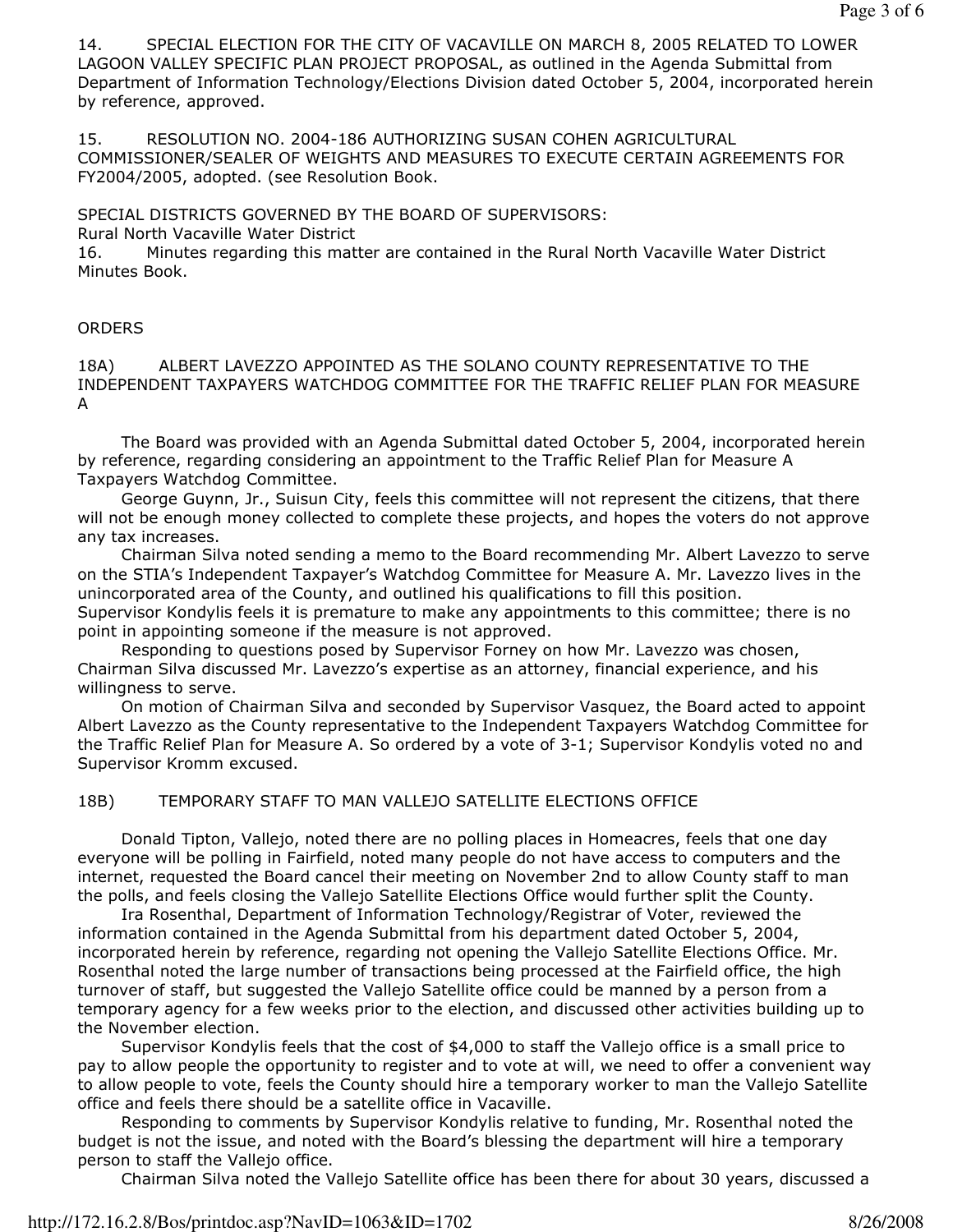brief history of reasons for that office, assistance from Board aids in assisting handicap voters, long range planning and notification needs to be done if this office is closed in the future, discussed some people still not computer literate, and the need to get back to basic customer service.

 On motion of Supervisor Kondylis and seconded by Supervisor Vasquez, the Board acted to direct the Registrar of Voters hire a temporary person to staff the Vallejo Satellite Office for the November Presidential Election. So ordered by a vote of 4-0; Supervisor Kromm excused.

## 19A) STATUS REPORT ON LEGISLATION OF IMPORTANCE TO SOLANO COUNTY RECEIVED

Paul Yoder, Legislative Analyst, Gerber Shaw & Yoder, reviewed the information contained in the Agenda Submittal from County Administrator's Office dated October 5, 2004, incorporated herein by reference, regarding an overview of the 2004 legislative session and propositions on the November, 2004 Statewide ballot. Mr. Yoder provided information to the Board titled "Chaptered Solano Folder January 1, 2004 through October 4, 2004", incorporated herein by reference. Mr. Yoder noted the new Legislature begin work in January, thanked the Legislative delegation, discussed getting Proposition 1A on the ballot, highlighted SB 1612 and SB 1161, bills recently signed AB 2010, SB 1481, and discussed the continuing difficult fiscal situation in the State. Mr. Yoder noted information on the ballot initiatives has been provided and highlighted Prop 1A.

Public Defender Jeff Thoma (regarding Proposition 69) outlined his extensive background and experience relating to DNA evidence, discussed the Federal Convicted Offender DNA Index System that is used by all states. This bill, Prop 69, has no privacy protection; and would keep DNA evidence from arrestees that were not convicted in the database. Mr. Thoma discussed escalating costs if this proposition passes, would result in a parallel database to the Federal database, problems with the collection of the costs associated with testing from the accused, and this database would contain more innocent people than convicted people. Again, there is no provision to remove information on people that have been exonerated. The State needs to collect and test all convicted felons, which there is a backlog of 200,000. This issue should be left to the legislature, and requested the Board oppose or take no stand on this legislation. PROPOSITION 66 – Mr. Thoma noted the Solano County District Attorney Dave Paulson has been very astute in the manner he has handled third-strike cases, many counties do not. This proposition will add offenses to the list for a first strike such as sex offenses and seven other violent felonies that are not currently being treated as first strike offenses. Mr. Thoma feels this is the right legislation at the right time, and requested the Board not take a position or to support Proposition 66.

Responding to comments by Supervisor Kondylis noting the opposite view from the District Attorney, and the consequences of Proposition 69 and retaining the DNA information for everyone even if they are innocent, and supports taking no position. Mr. Thoma outlined his extensive work with law enforcement on DNA and the exoneration bill, discussed how retaining all DNA information on anyone that is arrested constitutes racial profiling.

 Responding to questions posed by Supervisor Forney regarding AB 1470 In-Home Supportive Services – Direct deposit of wage payments, and noted opposition to Proposition 69, Mr. Yoder noted there has been substantive amendments to the bill, and now should be noted as a position of watch.

 There was a brief discussion regarding AB 2010 (Hancock) that will be enacted in January and will allow the County to increase the fees for marriage, birth, and death certificates, the funding will be used for coordination of domestic violence prevention; and the need to look at long term State fiscal reform.

19B) SUPERVISOR KONDYLIS APPOINTED AS THE MEMBER AND SUPERVISOR SILVA APPOINTED AS THE ALTERNATE TO THE CALIFORNIA STATE ASSOCIATION OF COUNTIES (CSAC) BOARD OF DIRECTORS FOR 2005

The Board was provided with an Agenda Submittal from the County Administrator's Office dated October 5, 2004, incorporated herein by reference, regarding appointing a member an alternate to the CSAC Board of Directors.

 On motion of Supervisor Forney and seconded by Chairman Silva, the Board acted to appoint Supervisor Kondylis as the member and Supervisor Silva as the alternate to the CSAC Board of Directors for 2005. So ordered by a vote of 4-0; Supervisor Kromm excused.

20. SUPPLEMENTAL LAW ENFORCEMENT SERVICES FUND SPENDING PLAN FOR FISCAL YEAR 2004-2005, APPROVED

The Board was provided with an Agenda Submittal from the Sheriff's office dated October 5, 2004,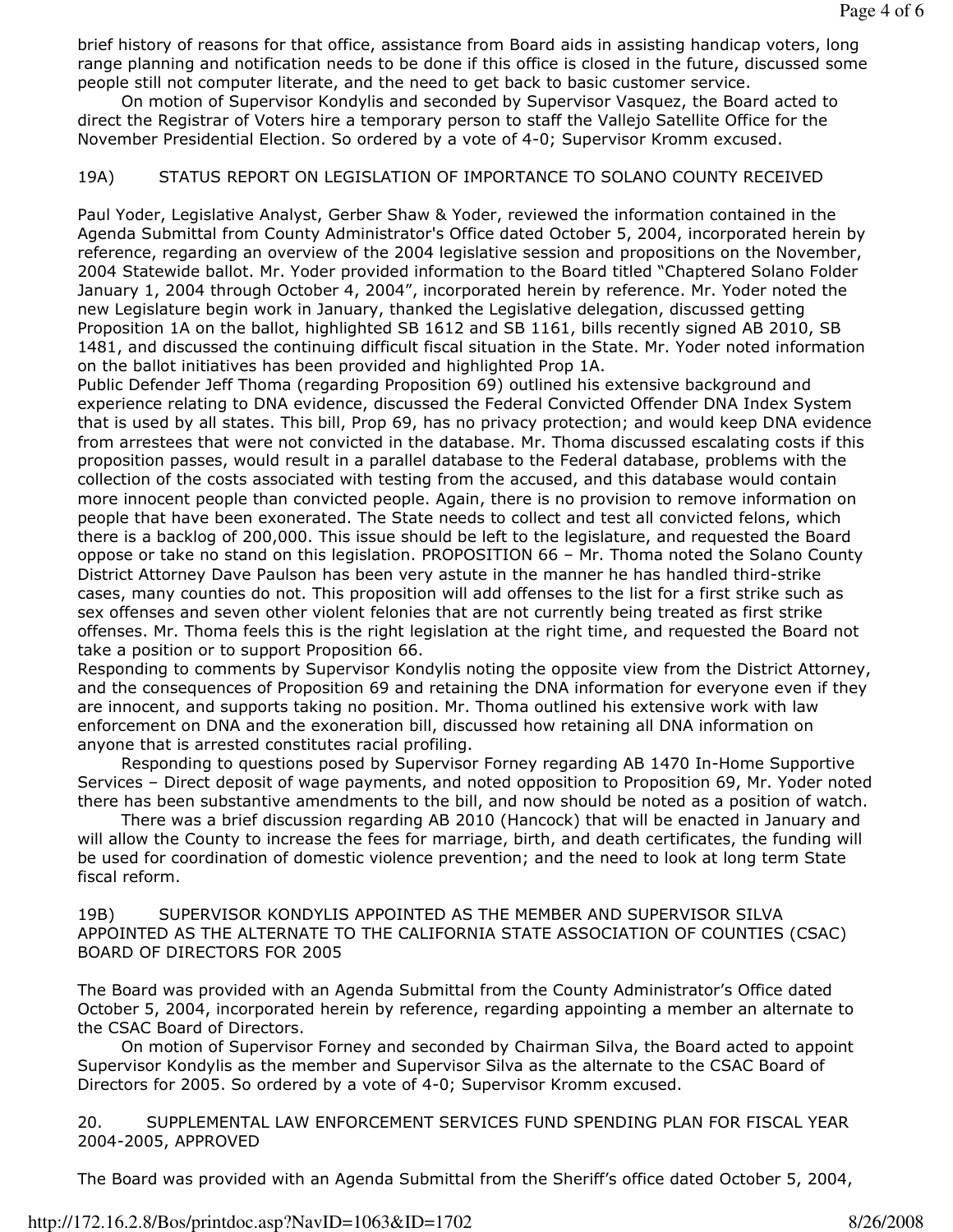incorporated herein by reference, regarding the spending plan for Supplemental Law Enforcement Services Fund.

Chairman Silva opened the public hearing. As there was no one who wished to speak on this matter, the public hearing was closed.

 On motion of Supervisor Forney and seconded by Supervisor Kondylis, the Board acted to approve the Supplemental Law Enforcement Services Fund Spending Plan. So ordered by a vote of 4-0; Supervisor Kromm excused.

21. RESOLUTION NO. 2004-187 AMENDING THE LIST OF NUMBERS AND CLASSIFICATIONS OF POSITIONS (PUBLIC DEFENDER), ADOPTED.

# RESOLUTION NO. 2004-188 AMENDING THE ALPHABETICAL LISTING OF CLASSES AND SALARIES (PUBLIC DEFENDER), ADOPTED

 The Board was provided with an Agenda Submittal from the Public Defender's Office dated October 5, 2004, incorporated herein by reference, regarding amending positions within his department.

 Donald Tipton, Vallejo, voiced concern regarding the employee that filled the Chief Public Defender Investigator position without the additional compensation, the increased cost to add this position that was not addressed during the budget process, and with the lack of the meet and confer process with the union.

 Art Grubel, Executive Director SEIU Local 1280, noted he has spoken with Steve Janice from Human Resources and Public Defender Jeff Thoma, discussed the current 20% differential between what the Public Defender Investigators earn and what the District Attorney Investigators earn. The Board should know and understand that there will be a greater expectation for the investigators that they narrow the gap between the two investigator groups, the Chief Public Defender Investigator will be paid on the level with the District Attorney's Investigators and will make 40% more than the employees they supervise. Mr. Grubel feels he will be put in a position with his members as to why the gap between the two investigator groups cannot be narrowed, and please understand the consequences of this action.

 Mr. Thoma noted speaking with Mr. Grubel regarding this position, discussed the three management positions in his offices in Fairfield and Vallejo, the parity issue with the DA's Office Chief Investigator makes sense with the 27,000 cases that go through the Public Defenders Office each year, and noted how vital a Chief Investigator is.

 Chairman Silva noted the employee that had done the job in the past was not forced out, and that employee supports this action, discussed reasons for the pay difference between the DA and Public Defender Investigator groups, and expectations for the Public Defenders Office under Mr. Thoma.

 Responding to questions posed by Supervisor Forney regarding how long the retired person did this job without the added compensation, discussed concerns with how this will be a working supervisory position, and if this should be a supervisory position, Mr. Thoma noted the previous employee worked in the position for over ten years, and discussed how supportive this person is of creating this position. Mr. Thoma discussed what a unique individual the person is that has filled that job for so many years, the need to create this position to get the same qualities which mirrors the Chief Investigators position in the DA's Office, discussed the importance of the position, and the continuing efforts to increase efficiencies in the department.

 On motion of Chairman Silva and seconded by Supervisor Vasquez, the Board acted to adopt Resolutions No. 2004-187 and 2004-188. So ordered by a vote of 4-0; Supervisor Kromm excused. (see Resolution Book)

# APPOINTMENTS/RESIGNATIONS TO BOARDS AND COMMISSIONS

On motion of Chairman Silva and seconded by Supervisor Kondylis, the Board acted to approve the following appointments to Boards and Commissions. So ordered by a vote of 4-0; Supervisor Kromm excused.

22A) RICK SHAFER, LOU TOBIN, MARTHA LEONG, GARY ZADNICK (CHAIR), LOU FRANCHIMON, FLOYD SANDERSON, VICE CHAIR, AND JOHN PETERS APPOINTED TO NUT TREE AIRPORT ADVISORY COMMITTEE, as outlined in the Agenda Submittal dated October 5, 2004, incorporated herein by reference, approved.